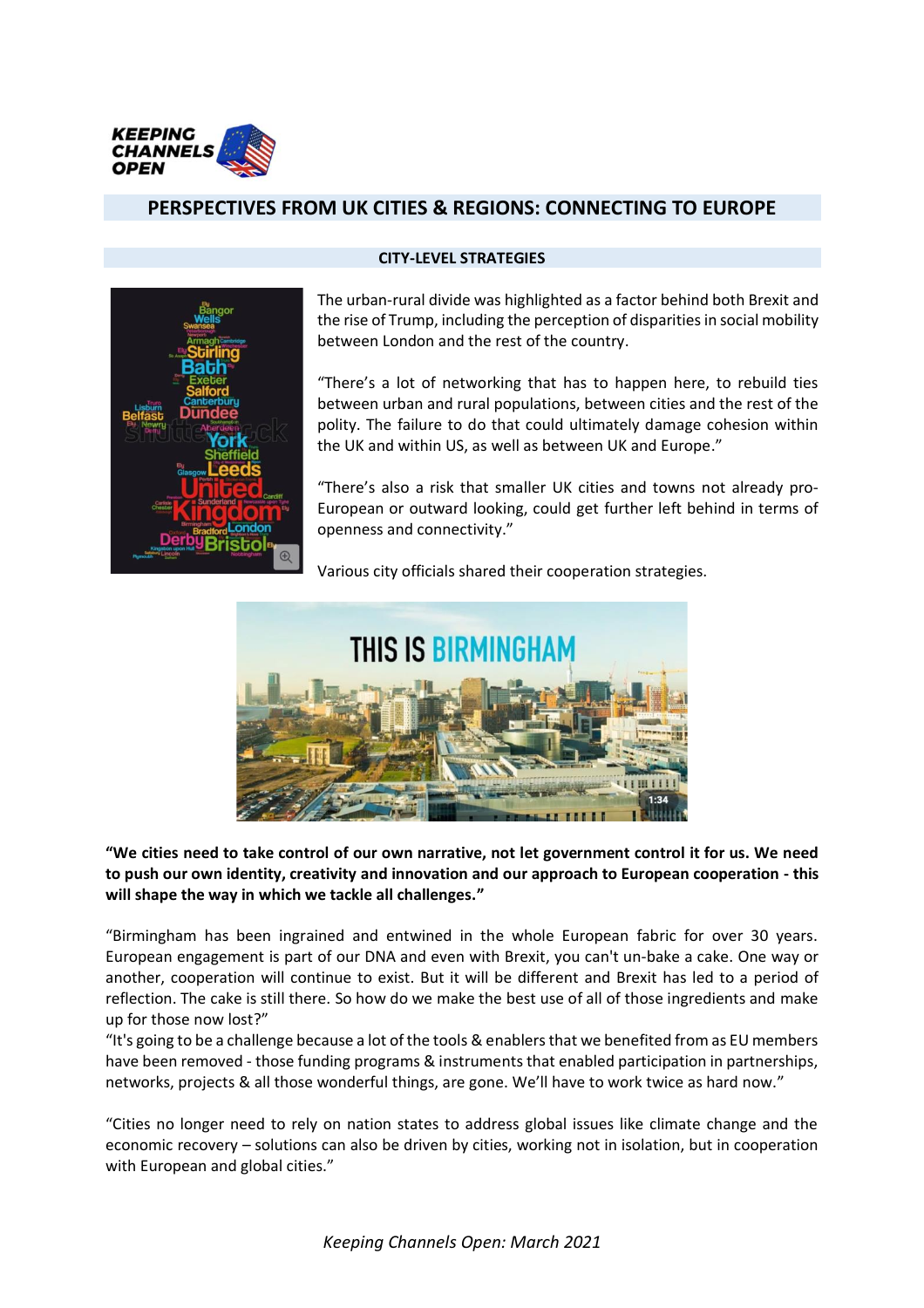### **Bristol**



"Shortly after the referendum, the Mayor of Bristol along with other Mayors and local partners emphasised that they wanted to see strong connections continue. Their [joint statement](https://eurocities.eu/latest/keeping-europe-together-after-brexit/) of intent through Eurocities has helped overcome a lot of Brexit-related obstacles."

"Bristol has a **'one city' approach**, which brings different partners together within the city from both the public and private sectors to rally around a shared goal – making Bristol a fair, healthy and sustainable city by 2050. This is both a local and European/international approach, guiding our partnerships, and integrating local and international strategies into our development plans."

**"We need to build relations with other cities to share knowledge and best practice, so as to address common challenges and maintain business links."**

## **UK REGIONS**

Our discussions also focused on the impact of Brexit in all nations of the UK and their longer-term future relationship with Europe.